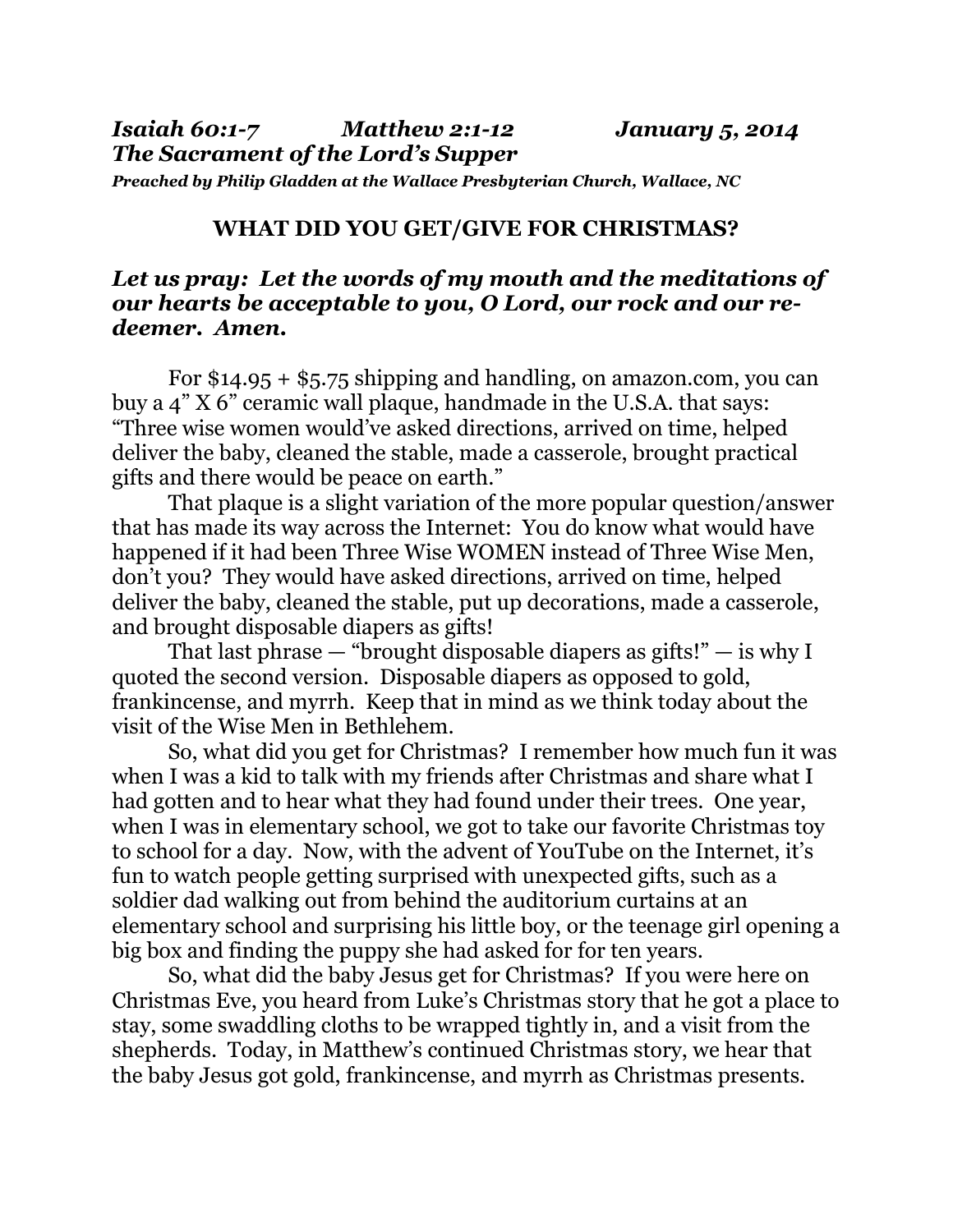It's true that we have embellished Matthew's Christmas story over the years. We've given the "wise men from the East" names: Melchior, king of Persia; Gaspar, king of India; and Balthasar, king of Arabia. At some point, tradition identified these mysterious men with the sons of Noah — Shem, Ham, and Japheth — who are sometimes considered the ancestors of the three races of humanity. Of course, you don't find any of that information in Matthew's Christmas story. Matthew simply says, "In the time of King Herod, after Jesus was born in Bethlehem of Judea, wise men from the East came to Jerusalem, asking, 'Where is the child who has been born king of the Jews? For we observed his star at its rising, and have come to pay him homage."" (Matthew 2:1-2)

 Matthew doesn't even say that there were *three* Wise Men. We get "three" from the number of gifts — gold, frankincense, and myrrh. Matthew doesn't tell us *why* the wise men gave these particular gifts to the baby Jesus. His story only says, "Then, opening their treasure chests, they offered him gifts of gold, frankincense, and myrrh." Matthew may have meant nothing more than that the wise men from the East brought what they thought were gifts fit for "the child who has been born king of the Jews."

 Again, people have spiritualized the meaning of these gifts and added an interpretation that Matthew doesn't include. Over the years, tradition has suggested that the gift of gold stands for the Kingship of Jesus. The gift of frankincense, which was used in the holy perfume in the Temple sanctuary and nowhere else, was said to symbolize Jesus' deity as the Son of God. Myrrh, which is an aromatic resin, was used in the royal anointing oil. We also know that Nicodemus, the Pharisee, provided about 100 pounds of mixed aloes and myrrh for Jesus' burial. Tradition, then, suggests that the myrrh offered by the Wise Men ties the Messiah's birth to his saving death on the cross.

 In a few minutes we're going to sing Hymn #66, "We Three Kings of Orient Are." The three middle verses tell about the meaning of the gifts:

\* Born a King on Bethlehem's plain, Gold I bring to crown Him again

\* Frankincense to offer have I: Incense owns a Deity nigh

 \* Myrrh is mine; its bitter perfume Breathes a life of gathering gloom The final verse sums up the whole song: "Glorious now behold Him arise, King and God and Sacrifice; Alleluia, Alleluia Sounds through the earth and skies."

 So, what did you *give* for Christmas? Christmas may be the best time of year to appreciate what Acts 20:35 says: "In all this I have given you an example that by such work we must support the weak, remembering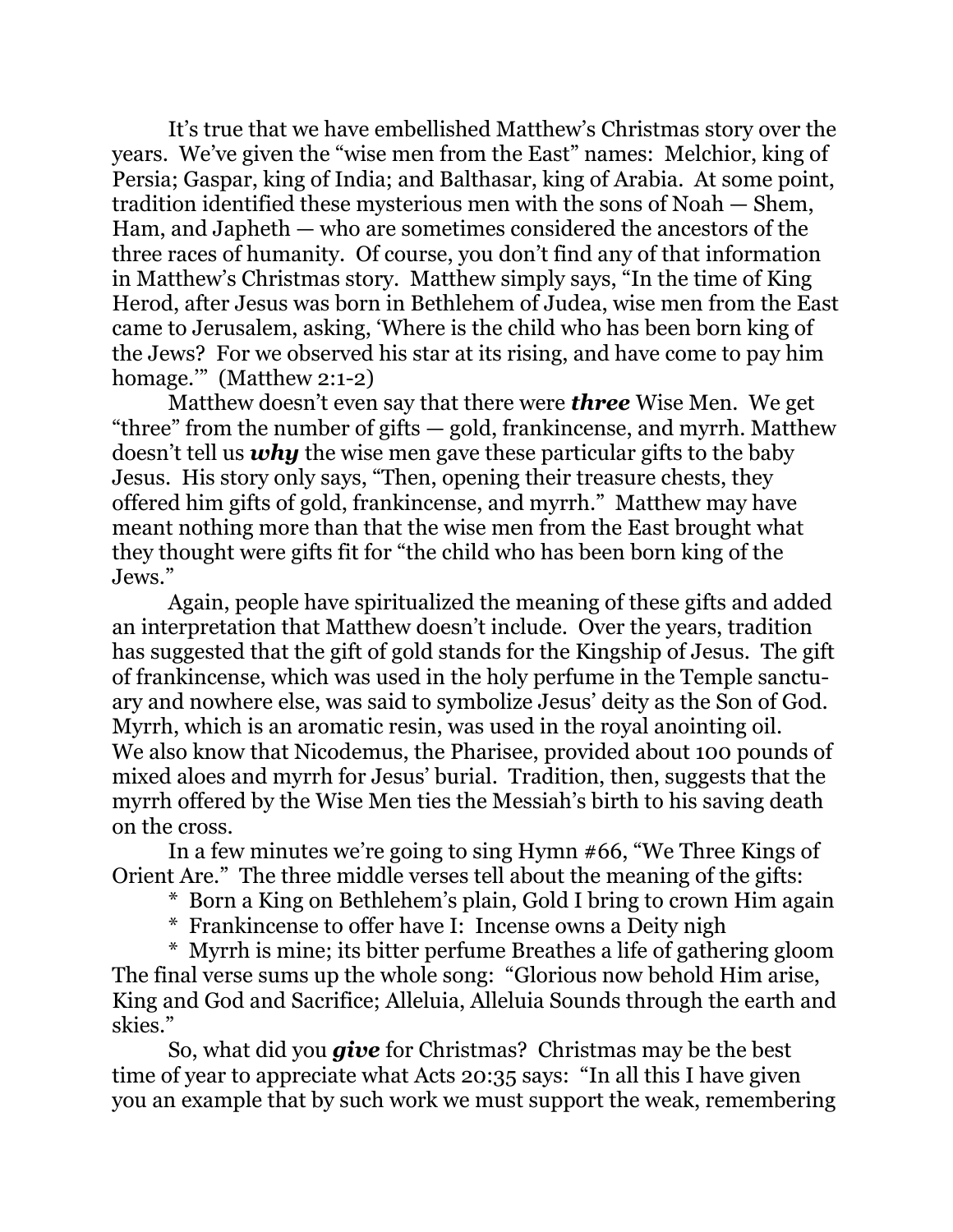the words of the Lord Jesus, for he himself said, 'It is more blessed to give than to receive.'" In many ways, our annual tradition of giving Christmas presents comes from the Wise Men opening their treasure chests and offering Jesus their gifts.

 Here's an interesting suggested meaning of the gifts the Wise Men brought: "These astrologers were laying down the substances used in their divinations, surrendering them to Christ; it isn't what they give, but what they mean by the giving that matters. They are surrendering their life's work, their system of belief, and their sacred tools, to the Lordship of Christ. Their divination had brought them to him in darkness and uncertainty; it had been a glimmer in the direction of truth. Now they see face to face, and having no need of divination any longer they present their tools in the worship of Christ."1

When our LOGOS kids were practicing the Christmas pageant, the three Wise Men took their parts very seriously. The adult directors gave them pointers about how to walk down the aisle in a very regal manner and how to bow down before the baby Jesus in the wooden manger. Then it was up to Wise Man #1 Dashawn, Wise Man #2 Zach, and Wise Man #3 James to interpret the "homage" shown by the Wise Men in Matthew's Christmas story. If you were here on December 8 to see the pageant, you'll remember how Dashawn, Zach, and James very humbly and carefully bowed down indeed, almost prostrated themselves — before the baby in the manger.

 What Dashawn, Zach, and James showed us that Sunday morning is a good interpretation of Matthew's story about the Wise Men from the East. Before Matthew ever gets around to telling us *what* the Wise Men brought to the baby Jesus, he twice tells us *why* they made the effort to get to Bethlehem. At the beginning of the story, they tell King Herod, "For we observed his star at its rising, and have come to pay him homage." When the star stopped, "On entering the house, they saw the child with Mary his mother; and they knelt down and paid him homage."

 These Gentile Wise Men, astrologers, kings, Magi — whatever we call them — gave themselves to the baby Jesus, before they ever gave him their presents. They gave him a long, dangerous journey from Persia or Arabia or, perhaps, India. They gave him their witness to King Herod, by asking "Where is the child who has been born king of the Jews?" They gave him their joy and worship when they found Jesus and his mother. They gave him a chance at life when they left for their own country by another road, instead of returning to King Herod, who only wanted to kill Jesus. And, oh yes, they gave him some "things" — gold, frankincense, and myrrh. But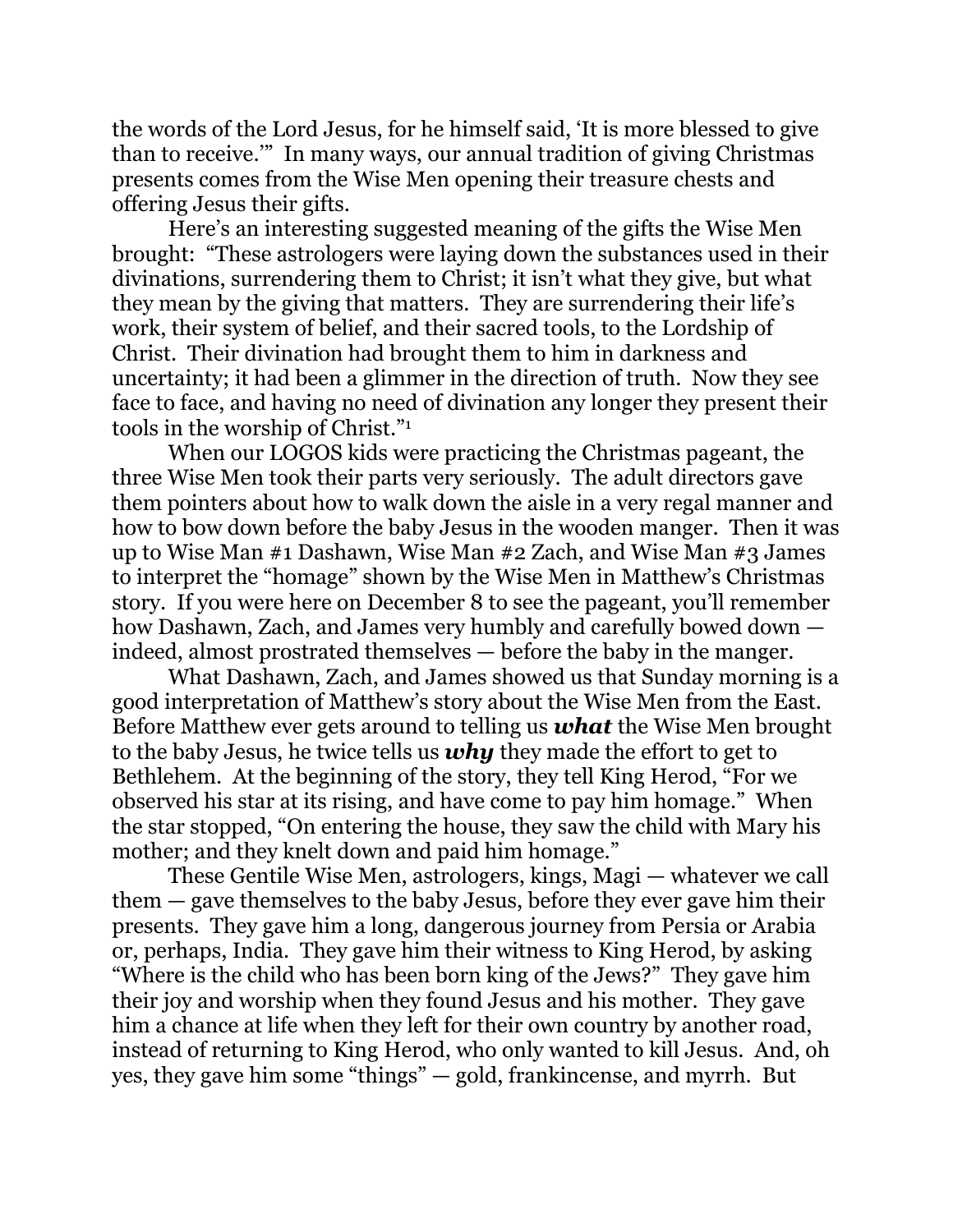now we can understand what they gave for Christmas in light what they got for Christmas: the joy of finding the King of kings and Lord of lords.

 St. Bruno was an 11th century Benedictine abbot who founded the Carthusian order of hermit-monks. St. Bruno provides an interesting interpretation of the gifts of the Wise Men. He saw "gold, frankincense and myrrh as the offering of the purest of our wisdom, the discipline of our prayer, and the mortification of our lives." He said, "Thus, we offer the Lord gold when we shine in his sight with the light of heavenly wisdom. We offer him frankincense when we send up pure prayer before him, and myrrh when, mortifying our flesh with its vices and passions and by self-control, we carry the cross behind Jesus."2

Although you'd never know it by looking in the stores or watching commercials on TV, Christmas isn't over yet! Today, January 5, is the twelfth day of "The Twelve Days of Christmas." Tomorrow, January 6, is known as "Epiphany," which is celebrated in many traditions as the day the Wise Men or Magi visited Jesus. While the world around us has already moved on to the next thing, we still have time to do some Christmas getting and giving.

 What do you hope to *get* this Christmas? Look at the Lord's table spread out before us today and you'll be reminded of what we have gotten this Christmas — the gift of God's only begotten Son, who became one of us, who lived among us and died for us, that we might live for God and serve others in the name and with the love of Jesus Christ. It's no wonder, then, that we are told that the main purpose in our lives is to "pay him homage," "to glorify God and to enjoy him forever."

 What can you *give* this Christmas? How about giving yourself? How about giving your prayers, your devotion, your faith, your trust, your thanksgiving, your loving heart, your willing spirit, your helping hands, and, above all else, your worship?

 As we come to the Lord's table this morning, let us think about what God has given us this Christmas and what we can give God this Christmas. Thank you for participating in "choir practice" during the announcements this morning. Hymn #62 isn't the most familiar hymn, but its message is powerful and timely, as we think about what we can give this Christmas and every day, and as we prepare to come to the Lord's table:

> *Bring we the frankincense of our love To the feet of the holy Child, Ever remembering God's great gift Of a love that is undefiled.*